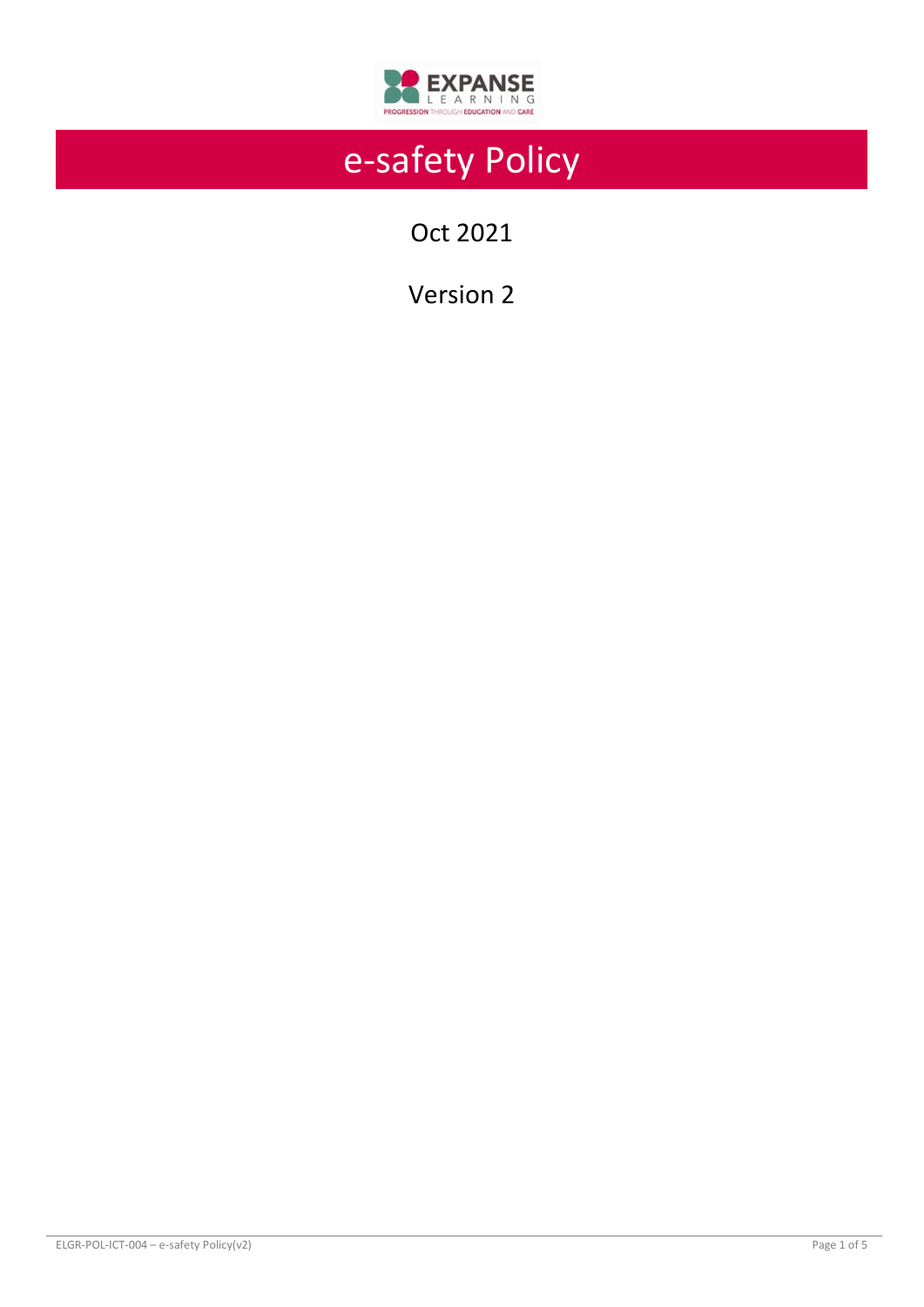## **1. Scope**

This policy applies to:

- o all staff at Expanse Learning who have access to IT systems, both on the premises and remotely
	- to all use of the internet, and electronic communication devices, such as e-mail, mobile phones, games consoles, social networking sites, and any other systems that use the internet for connection and providing of information.

## **2. Introduction**

Expanse Learning recognises the benefits and opportunities which new technologies offer to teaching and learning. Our approach is to implement safeguards within the organisation, and to support staff and students to identify and manage risks. We believe this can be achieved through a combination of security measures, training, guidance and implementation of our associated policies.

In furtherance of our duty to safeguard students, we will do all that we can to make our students and staff 'e-safe' and to satisfy our wider duty of care. This e-safety policy should be read in conjunction with other relevant organisation policies and procedures such as Safeguarding and Child Protection, Social Networking, Anti Bullying, and Disciplinary Policies.

# **3. Definition of E-Safety**

The term e-safety is defined, for the purposes of this document as:

## *"the process of limiting the risks to children, young people and vulnerable adults when using Internet, Digital and Mobile Technologies (IDMTs) through a combined approach to policies and procedures, infrastructures and education, including training, underpinned by standards and inspection"*

Young people's extensive use of e-technologies leaves no doubt over the importance of e-safety and the need for young people, and those who care for or work with them, to be able to take appropriate preventative action to minimise the associated risks.

These risks have been defined in various ways and are becoming more commonly categorised as follows:

| Violent, gory, graphic,<br>racist, hateful, or extremist<br>information and<br>communication<br>Pornography (harmful or | Harassment, stalking,<br>hateful behaviour,<br>unwanted or excessive<br>surveillance<br>Sexual harassment, sexual | Bullying, hateful, or hostile<br>communication or peer<br>activity e.g., trolling,<br>exclusion, shaming | Identity theft, fraud,<br>phishing, scams, hacking,<br>blackmail, security risks                                                                                        |
|-------------------------------------------------------------------------------------------------------------------------|-------------------------------------------------------------------------------------------------------------------|----------------------------------------------------------------------------------------------------------|-------------------------------------------------------------------------------------------------------------------------------------------------------------------------|
|                                                                                                                         |                                                                                                                   |                                                                                                          |                                                                                                                                                                         |
| illegal), sexualisation of<br>culture, oppressive body<br>image norms                                                   | grooming, sextortion, the<br>generation and sharing of<br>child sexual abuse material                             | Sexual harassment, non-<br>consensual sexual<br>messaging, adverse sexual<br>pressures§                  | Trafficking for purposes of<br>sexual exploitation,<br>streaming (paid-for) child<br>sexual abuse                                                                       |
| Mis/disinformation, age-<br>inappropriate marketing, or<br>user-generated content                                       | Ideological persuasion or<br>manipulation,<br>radicalisation, and extremist<br>recruitment                        | Potentially harmful user<br>communities e.g., self-<br>harm, anti-vaccine, adverse<br>peer pressures     | Gambling, filter bubbles,<br>micro-targeting, dark<br>patterns shaping persuasion<br>or purchase                                                                        |
|                                                                                                                         |                                                                                                                   |                                                                                                          |                                                                                                                                                                         |
|                                                                                                                         |                                                                                                                   |                                                                                                          | Privacy violations (interpersonal, institutional, commercial)<br>Physical and mental health risks (e.g., sedentary lifestyle, excessive screen use, isolation, anxiety) |

**Inequalities and discrimination** (in/exclusion, exploiting vulnerability, algorithmic bias/predictive analytics)

## **4. Aims**

The aims are to:

- o To ensure safeguards on IT-based systems are strong and reliable
- o To ensure user behaviour is safe and appropriate
- $\circ$  To assure that the storage and use of images and personal information on IT- based systems is secure and meets all legal requirements
- o To educate Staff and students in e-safety
- $\circ$  To ensure any incidents which threaten e-safety are managed appropriately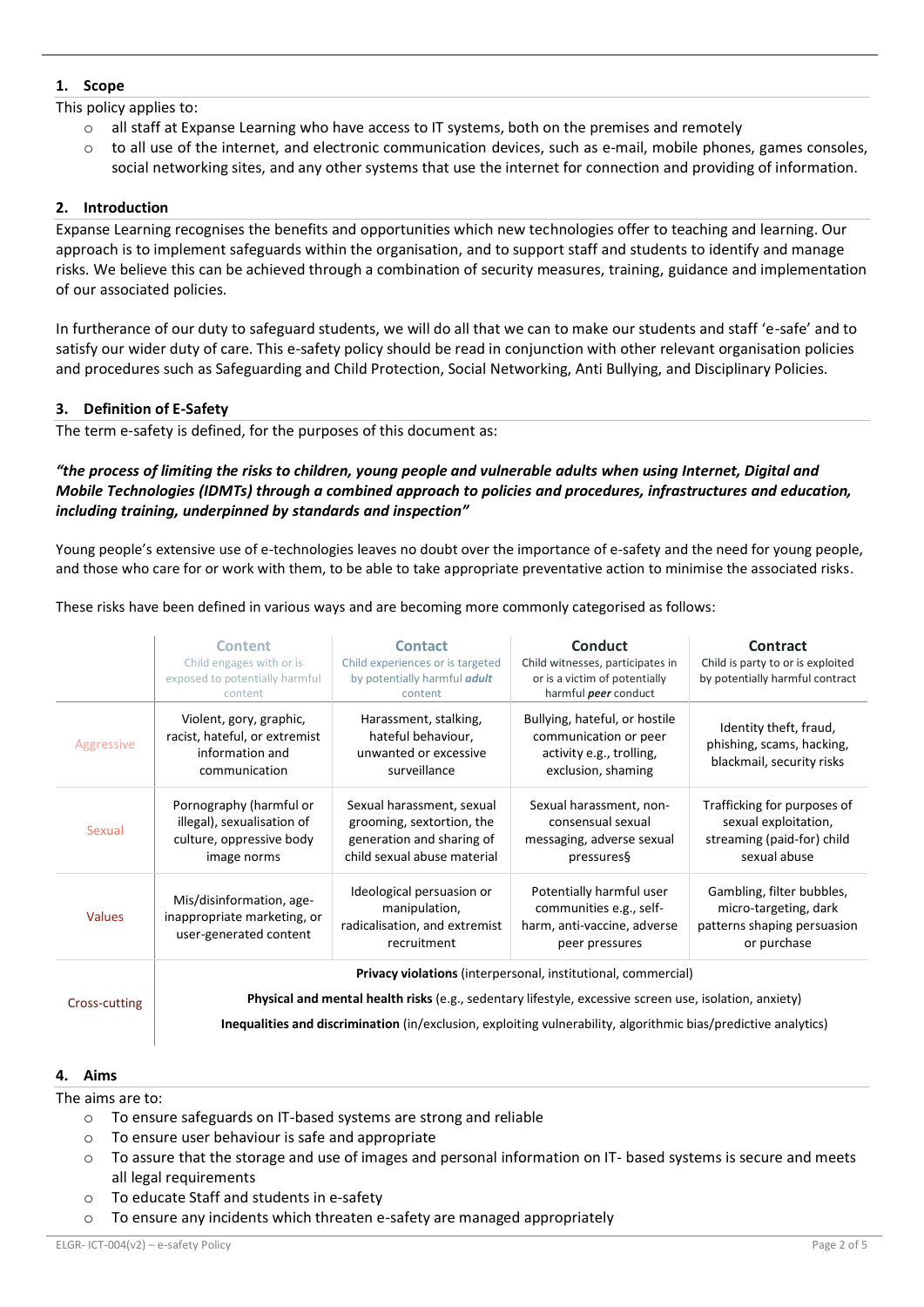## **5. Outcomes**

## **Security**

Networks are safe and secure, with appropriate and up-to-date security measures and software in place, as listed below:

- o Sophos EDR (Endpoint and Detection Response)
- o Windows Generic Security i.e., defender
- o Proxies protected by Agilisys (Wigan Councils approved security provider)

## **Risk assessment**

o When making use of new technologies and online platforms, risk assessments are carried out.

#### **Behaviour**

- o All users of technology adhere to the standards of behaviour set out in the IT Acceptable Use Policy.
- o All users of IT adhere to IT Acceptable Use Policy and when using email, mobile phones, social networking sites, games consoles, chat rooms, video conferencing and web cameras, etc.
- $\circ$  Any abuse of IT systems and any issues of cyber bullying are dealt with seriously, in line with staff and student disciplinary procedures.
- o Any conduct considered illegal is reported to the police.

## **Use of images and video**

- $\circ$  The use of images or photographs is encouraged in teaching and learning, providing there is no breach of copyright or other rights of another person.
- Staff and students are trained in the risks in downloading, posting and sharing images, and particularly in the risks involved in posting personal images onto social networking sites.
- o Staff provide information to students on the appropriate use of images, and on how to keep their personal information safe.
- o Advice and approval from a senior manager are to be sought in specified circumstances or if there is any doubt about the publication of any materials.

## **Personal information**

- o Processing of personal information is done in compliance with the Data Protection Act 2018
- $\circ$  Personal information is kept safe and secure and is not passed on to anyone else without the express permission of the individual.
- o No personal information is posted to the organisation's website/intranets without the permission of a senior manager.
- o Staff keep students' personal information safe and secure at all times.
- o When using an online platform, all personal information is password protected.
- $\circ$  All personal information sent electronically should follow the password protected and encrypted using Microsoft office 365 security.
- $\circ$  Every user of IT facility logs off on completion of any activity, or ensures rooms are locked if unsupervised, where they are physically absent from a device.
- o Organisation mobile devices are encrypted, and password protected.
- o Personal data no longer required, is securely deleted.
- o Make sure you don't discuss sensitive information in inappropriate venues, e.g., public areas. When you take a phone call, ask the caller to confirm their personal information to you rather than you reading their details out loud.
- o Only transfer personal information to removable media such as CDs, DVDs and floppy disks if you have been authorised to do so. Unauthorised access to the information should be prevented by the use of encryption. (taken from the Information Security Guide)
- $\circ$  Look after portable equipment such as laptops, PDAs and memory sticks. If you're travelling with them ensure you keep them within your sight at all times. Where possible attach a memory stick to a key ring.

## **Education and Training**

- o Staff and students are supported through training and education to develop the skills to be able to identify risks independently and manage them effectively.
- o Student inductions and the tutorial programme contains sessions on e-safety.
- o Students are guided in e-safety across the curriculum and opportunities are taken to reinforce e-safety messages.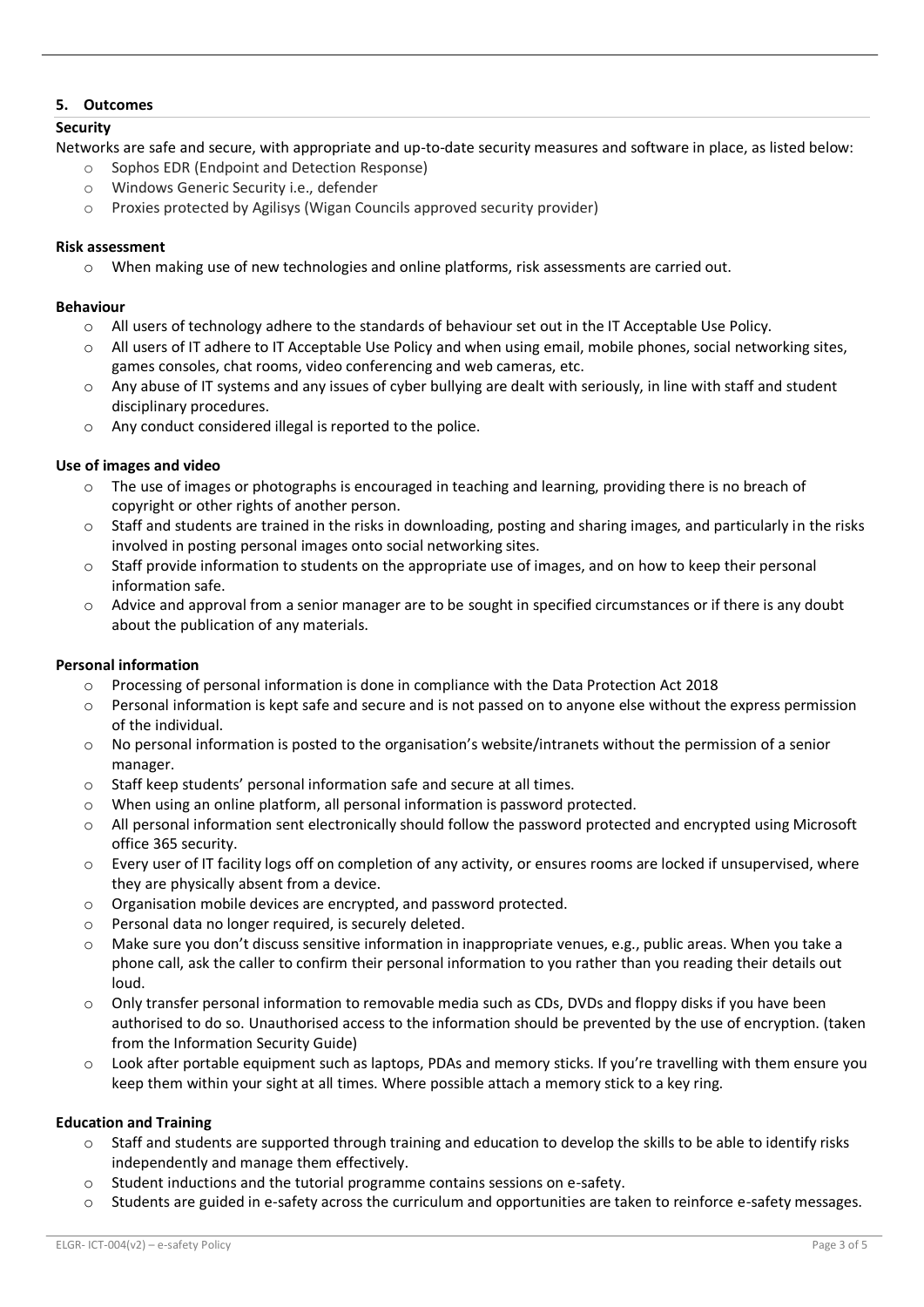- $\circ$  Students should discuss with their tutors when they have concerns about inappropriate content, either where that material is directed to them, or where it is discovered as part of a random search.
- $\circ$  In classes, students are encouraged to question the validity and reliability of materials researched, viewed or downloaded. They are encouraged to respect the copyright of other parties and to cite references properly.
- $\circ$  Any new or temporary users receive training on the organisation IT system, they are also asked to sign the (staff) AUP.

## **6. Incidents and response**

- o A clear and effective incident reporting procedure though Databridge is maintained and communicated to staff.
- o Students should discuss with their teachers when they have concerns about an incident.
- o Reports of e-safety incidents are acted upon immediately to prevent, as far as reasonably possible, any harm or further harm occurring.
- o Action following the report of an incident might include disciplinary action, sanctions, reports to external agencies (e.g., the police), review of internal procedures and safeguards, tutor support for affected students, etc.

## **7. Responsibilities**

The Executive Leadership Team are responsible for maintaining this policy and maintaining best practice in IT procedures and practices to manage any e-safety risks effectively.

The following are responsible for implementing it:

- o Corporate Services for all e-safety matters in relation to staff.
- $\circ$  Teaching and Learning Staff for providing pastoral and practical support for students dealing with issues related to e-safety and for incorporating e-safety in student induction, supporting the tutorial scheme of work, and for providing an appropriate range of resources.
- o All teachers for embedding e-safety education and practice into their teaching programme.
- o All Heads of Departments for implementing good e-safety practice and safeguards consistent with this policy in their area of responsibility.
- o The Safeguarding Team for overseeing and reviewing e-safety arrangements.
- o All members of staff for staying alert to and responding appropriately to any potential or actual e-safety issue.

## 8. **Legal Framework**

- o Racial & Religious Hatred Act 2006
- o Sexual Offences Act 2003
- o Police & Justice Act 2006
- o Computer Misuse Act 1990 (s1-3)
- o Communications Act 2003 (s127)
- o Data Protection Act 2018
- o Malicious Communications Act 1988 (s1)
- o Copyright, Design & Patents Act 1988
- o Public Order Act 1986 (s17-29)
- o Protection of Children Act 1999 (s1)
- o Obscene Publications Act 1959 & 1964
- o Protection from Harassment Act 1997
- o Regulatory of Investigatory Powers Act 2000

# **9. Monitoring arrangements**

The impact of the policy will be monitored regularly with a full review being carried out at least once every year. The policy will also be reviewed where concerns are raised by the Safeguarding Officer, or where an e-safety incident has been recorded.